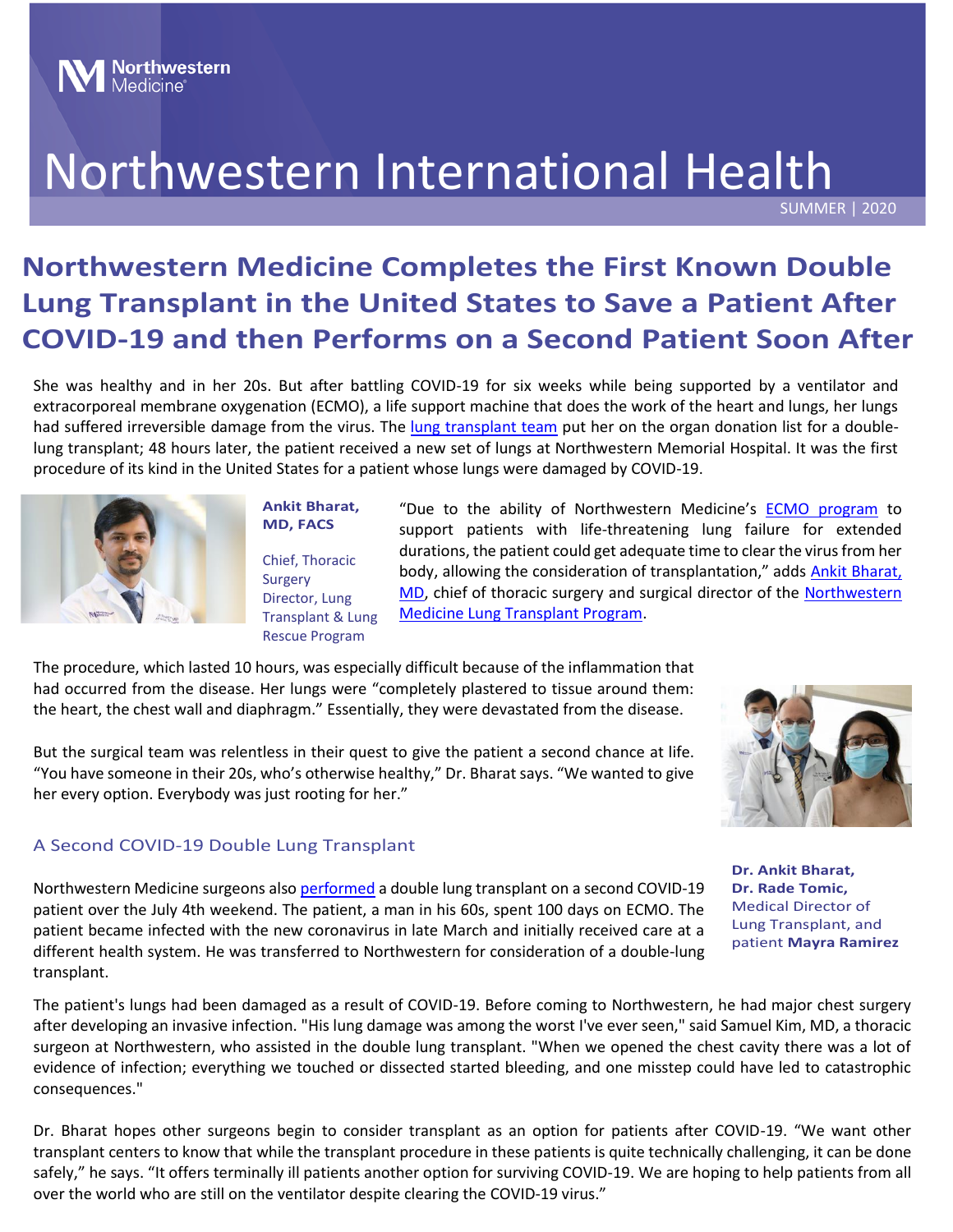### **Northwestern and Shirley Ryan AbilityLab Invent First Wearable Device that Continuously Tracks Key Symptoms – Monitoring COVID-19 from Hospital to Home**

The more we learn about the novel coronavirus (COVID-19), the more unknowns seem to arise. These ever-emerging mysteries highlight the desperate need for more data to help researchers and physicians better understand — and treat this extremely contagious and deadly disease.

Researchers at Northwestern University and Shirley Ryan AbilityLab in Chicago have developed a novel wearable device and are creating a set of data algorithms specifically tailored to catch early signs and symptoms associated with COVID-19 and to monitor patients as the illness progresses.

Capable of being worn 24/7, the device produces continuous streams of data and uses artificial intelligence to uncover subtle, but potentially life-saving, insights.



*Wireless sensor gently sits on throat to monitor coughs, fevers, and respiratory activity*

Filling a vital data gap, it continuously measures and interprets coughing and respiratory activity in ways that are impossible with traditional monitoring systems.

About the size of a postage stamp, the soft, flexible, wireless, thin device sits just below the suprasternal notch  $-$  the visible dip at the base of the throat. From this location, the device monitors coughing intensity and patterns, chest wall movements (which indicate labored or irregular breathing), respiratory sounds, heart rate and body temperature, including fever. From there, it wirelessly transmits data to a HIPAA-protected cloud, where automated algorithms produce graphical summaries tailored to facilitate rapid, remote monitoring.

"The most recent studies published in the Journal of the American Medical Association suggest that the earliest signs of a COVID-19 infection are fever, coughing and difficulty in breathing. Our device sits at the perfect location on the body  $-$  the suprasternal notch — to measure respiratory rate, sounds and activity because that's where airflow occurs near the surface of the skin," said Northwestern's [John A. Rogers,](http://news.northwestern.edu/for-journalists/faculty-experts/expert/john-rogers) who led the technology development. "We developed customized devices, data algorithms, user interfaces and cloud-based data systems in direct response to specific needs brought to us by frontline healthcare workers.

We're fully engaged in contributing our expertise in bioelectronic engineering to help address the pandemic, using technologies that we are able to deploy now, for immediate use on actual patients and other affected individuals. The measurement capabilities are unique to this device platform — they cannot be accomplished using traditional watch or ringstyle wearables that mount on the wrist or the finger."

#### Warning system for the most at-risk

Not only can the device monitor the progress of COVID-19 patients, it could also provide early warning signals to the frontline workers who are most at risk for catching this remarkably infectious disease. The device offers the potential to identify symptoms and to pick up trends before the workers notice them, thereby providing an opportunity to engage in appropriate precautionary measures and to seek further testing as quickly as possible.

Rogers hopes the device will also inform researchers about the nature of the virus itself. "The growing amount of information and understanding around COVID-19 as a disease will be critically important to containing and treating the current outbreak as well as those that might occur in the future," he said.

This wireless sensor project is one of several current efforts led by Northwestern researchers who are on the front lines of [the COVID-19 crisis.](https://news.northwestern.edu/coronavirus/research-recovery/)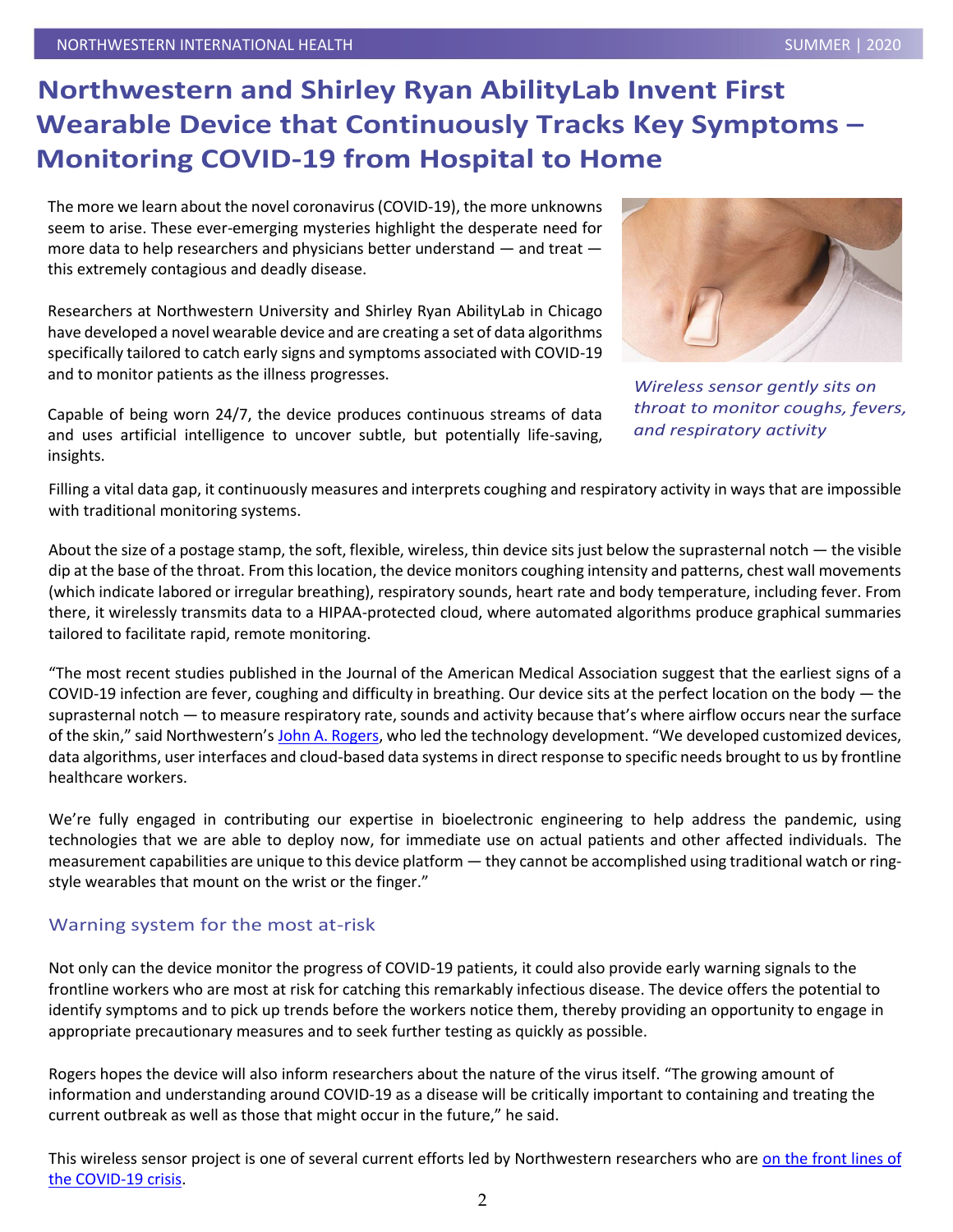### **New Breakthrough Webinar Series Launched!**

We are happy to announce that the Northwestern Medicine International Health Team will be hosting a Breakthrough in Clinical Care and Cutting-Edge Research Webinar Series to discuss the hottest topics in healthcare!

Join us on *September 24th at 7:00am US Central Time / 3:00 pm GMT+3 /4:00 pm GMT+4* for our live global summit, **"Managing the Next Pandemic: Uniting Global Clinical Leaders on COVID-19**".

Join a live discussion with a **Global Panel of Experts** to discuss how we can come together to manage the next global health crisis and care for our patients.

We hope to uncover and understand how each country responded with the goals of:

- Sharing unique country hospital experiences and responses
- Finding ways for continuous improvement during pandemics across hospitals
- Building vehicles to share developing learnings and observations in clinical care for future health crises

**CHINA**



**Dr. Hongzhou Lu** Professor, Department of Infection and Immunity Co-Director, Shanghai Public Health Clinical Center, Fudan University



**Dr. Wenhong Zhang** Chief, Department Center of Infectious Diseases, Huashan Hospital of Fudan University

[Click Here to Register](https://northwestern.zoom.us/webinar/register/2015955398684/WN_OE8x88n0Ro2FvpQVfDs7Kg) for this Webinar

**ITALY**



**Dr. Claudia Ruffini** Chief, Hospital Response Plan to Mass Casualty Incident and local EMS Unit Luigi Sacco University Hospital

#### **MEXICO**



#### **Dr. Enrique Ruelas** President and CEO, International Institute for Health Futures

#### **SOUTH KOREA**



**Dr. Ki Nam Jin** Professor, Department of Health Administration, Yonsei University

#### **UNITED ARAB EMIRATES**



**Dr. Nawal Ahmed Mohamed Al Kaabi** Chief Medical Officer - Medical Affairs, Sheikh Khalifa Medical City



**Dr. Michael Ison** Professor, Infectious Diseases, Medical Director, Transplant & Immunocompromised Host Infectious Diseases Services, Northwestern University

**UNITED STATES**



**Dr. Enrique Schisterman** Senior Investigator and Epidemiology Branch Chief, National Institutes of Health

### **Other Upcoming Breakthrough Webinar Series:**

#### *The Significant Impact of COVID-19 on the Heart*

Dr. Clyde Yancy discusses concerns about long-lasting damage. January 13, 2021 7:00 am US Central 3:00 pm GMT+3 4:00 pm GMT+4

*For more information on any upcoming International Health events, please contact [international@nm.org](mailto:international@nm.org)*